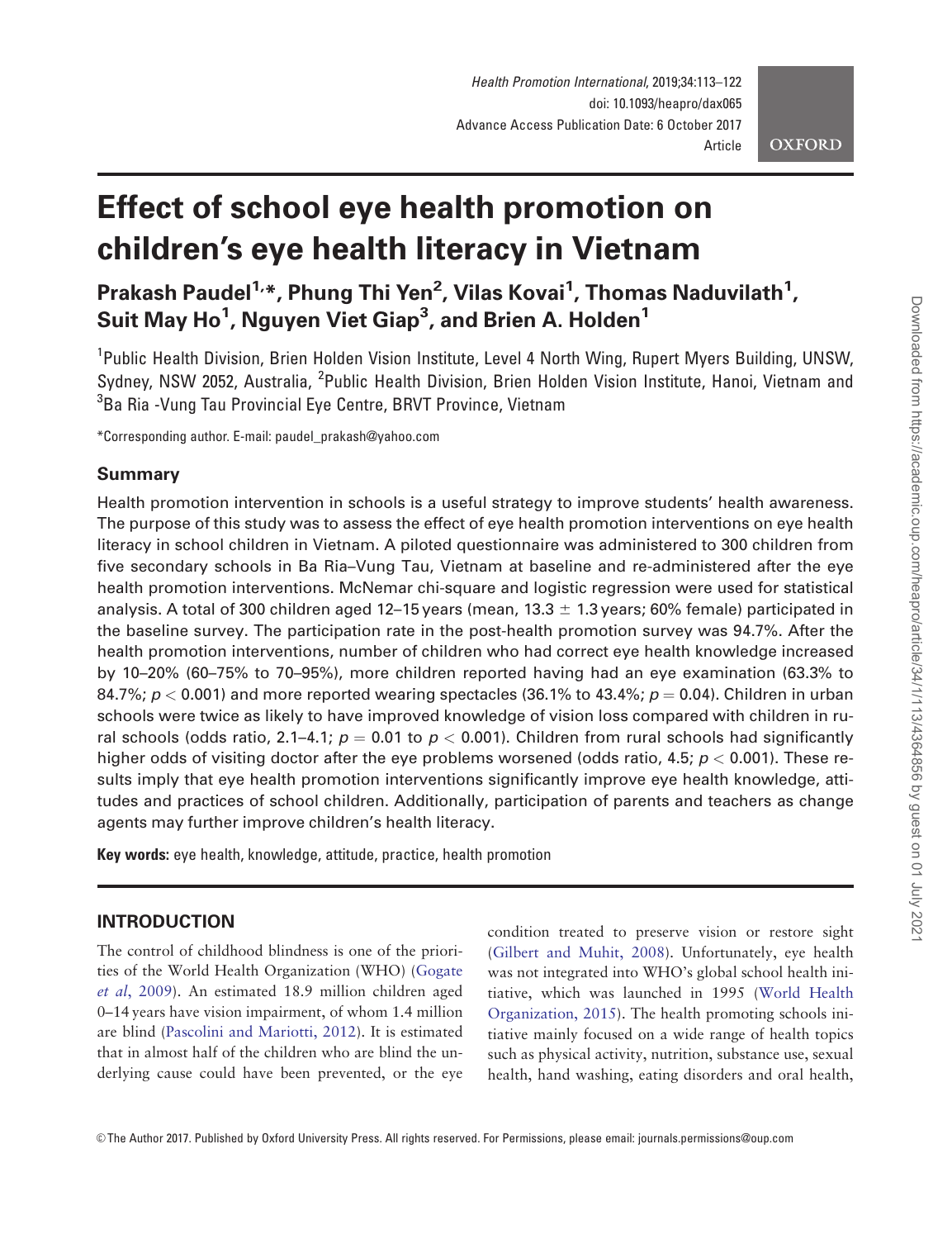but the effectiveness of this initiative has been docu-mented in few areas of health [\(Langford](#page-8-0) et al, 2014). In recent years, child eye health or school eye health has been advocated [\(International Agency for the Prevention](#page-8-0) [of Blindness, 2011a](#page-8-0),[b\)](#page-8-0) and implemented worldwide. The school eye health activities mainly include school vision screening, refractive error correction, spectacle wearing compliance, and prevention of trachoma and vitamin A deficiency ([Sharma](#page-9-0) et al., 2012).

Poor eye health in children is detrimental to all aspects of their development ([International Agency for the](#page-8-0) [Prevention of Blindness, 2011b\)](#page-8-0). Eye health education and promotion activities are essential for preventing blinding conditions and increasing uptake of services. For implementation of childhood blindness prevention programmes, schools are an effective setting. Vision screening for refractive error correction has been increasingly conducted in schools across the globe [\(Sharma](#page-9-0) et al., 2012); however, eye health education and promotion activities in schools are rare. Few studies have documented children's eye health perceptions and awareness of use of spectacles and indicated the need for health promotion in schools [\(Ahmad](#page-8-0) et al., 2006; [Li](#page-8-0) et al.[, 2010](#page-8-0)). There are very few studies reporting whether health promotion interventions in schools significantly improve awareness and health seeking behaviour. A study conducted in Timor-Leste found that the intervention in schools is useful to improve the eye health knowledge of students ([Hobday](#page-8-0) et al., 2015).

Vietnam (with over 26 million children) has school enrolment levels above 90% (United Nations Children's Fund, 2015). School health education in Vietnam particularly includes a broad range of activities that promote physical activity, hand washing and healthy eating behaviours, and activities that prevent substance use and the spread of sexually transmitted disease ([Pridmore and](#page-9-0) [Vu, 2006\)](#page-9-0). In addition, school vision screening is the only eye health-related activity undertaken within the school environment. The major cause of childhood blindness is uncorrected refractive error ([Limburg](#page-8-0) et al., [2012](#page-8-0)). A study in Ba Ria–Vung Tau (BRVT) province found 21.4% of secondary school children with vision impairment due to refractive error [\(Paudel](#page-9-0) et al., 2014). Regrettably, two thirds of children (67%) with vision impairment in either eye have never received spectacles or do not wear them, suggesting the need for immediate school vision screening and eye health education in Vietnam. Accordingly, a teacher-based vision screening was implemented in the schools in BRVT province, which was based on the evidence that Vietnamese teachers can accurately (sensitivity, >85%) detect and refer children with vision impairment (Paudel et al.[, 2016](#page-9-0)).

However, school vision screening is not sufficient to increase eye care utilization and spectacle wear compliance. Health promotion intervention in schools might improve knowledge, attitudes and practices in relation to the eye health of children, parents and teachers. This study aimed to assess the effect of eye health promotion interventions on eye health literacy of school children in Vietnam.

# **METHODS**

#### Study design

This was a school-based cross-sectional interventional study conducted to evaluate the impact of eye health interventions on eye health literacy of children between June 2012 and November 2013. This study was implemented in four stages: focus group discussion in June 2012, questionnaire pilot test in October/November 2012, pre-survey in March/April 2013 and post-health promotion survey in October/November 2013. The time frame for post survey was 6 months, similar to previous school-based studies [\(Ribeiro and Alves, 2014](#page-9-0); [Fernando](#page-8-0) et al., 2013).

## Development and validation of a questionnaire

Initially, relevant studies in Pakistan and China ([Ahmad](#page-8-0) et al.[, 2006;](#page-8-0) Li et al.[, 2010\)](#page-8-0) and eye health education materials ([Francis and Wiafe, 2007](#page-8-0)) were reviewed and questions were prepared for focus group discussion at four schools. Each focus group included 10 children aged 12–15 years (two or three children from each six to nine grade) who wished to participate in the study. Focus groups were facilitated and recorded by one of the authors (P.T.Y.) in Vietnamese, who later transcribed and translated to English. The groups focused on three central areas including perceptions of eye health; beliefs around the causes of vision loss, and knowledge of common eye problems; and their prevention and treatment. The discussion transcripts were analysed qualitatively using NVivo based on the grounded theory approach [\(Corbin and Strauss, 1990\)](#page-8-0). The relevant and meaningful statements were extracted and the common themes/ issues of the participants were identified by the two authors (P.P. and V.K.) and an external consultant. Discrepancies were resolved by discussion before finalizing the questions for inclusion in the pilot questionnaire. The knowledge, attitude and practices to eye health (KAP-EH) questionnaire was translated from English to Vietnamese by the BRVT Provincial Eye Centre staff and re-translated back to English by the author (P.T.Y.) for verification of the translated version. Some of the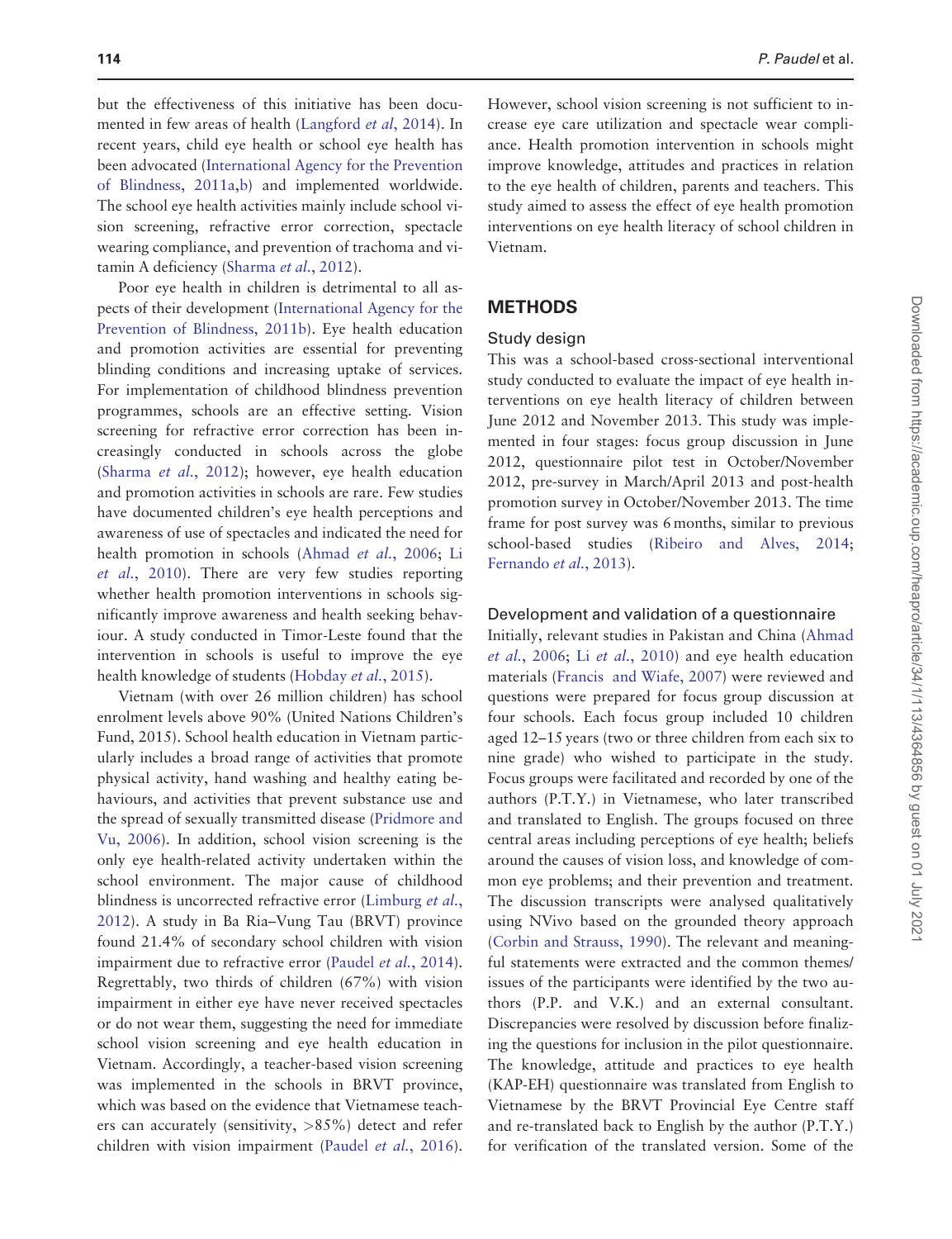questions were negatively phrased to check the consistency in answering pattern.

The questionnaire was first reviewed by a group of health experts working in child eye health and then subjected to internal consistency check. In the pilot study, a test and re-test of the questionnaire was undertaken by administering it twice to 60 children in a secondary school.

After test-retest, the questionnaire was revised for clarity and comprehension. The final KAP-EH questionnaire was then administered to school children in five secondary schools. After the survey, health promotion interventions were implemented at the participating schools for a month. Three months after the health promotion, the questionnaire was re-administered by the same interviewers to same children in their respective schools.

#### Sample size and sample selection

A sample of 300 children was estimated for a baseline study to be sufficient to determine a prevalence of awareness of eye health and healthy eye care practices of 50% with an absolute precision of 15% and accounting for 15% non-response rate and a cluster design effect of 1.5. A multistage cluster random sampling was undertaken to select the schools, school grades and classes [\(Figure 1](#page-3-0)). The study subjects (children) were selected from five randomly selected secondary schools of BRVT province located in the southern coastal region of Vietnam: Chau Duc district (2 of 16 schools), Tan Thanh district (1 of 9 schools) and Long Dien district (2 of 10 schools). These three districts and five selected schools represent localities where school vision screening and health promotion measures have not been implemented previously. Two classes were randomly chosen from each school grade. Each class comprised  $\sim$ 30 children and the participants were randomly selected starting from the first child in a class register. None of the selected students refused to participate. In post-health promotion survey, the same children who were interviewed at the baseline were tracked and included.

#### Informed consent and ethics approval

In-country authors (N.V.G. and T.Y.P.) contacted the principal of the selected schools by pre-scheduled meeting or phone and received consent prior to commencement of the study. None of the principals refused to participate. An invitation to participate in the study and an informed consent document for parents/guardians was sent home with the child from the selected classes. Children and their parents who gave their written

informed consent participated in the study. Ethics approval was obtained from the Human Research Ethics Committee of the University of New South Wales, Sydney, Australia, and permission was also obtained from the Vietnam Institute of Ophthalmology and BRVT Provincial Eye Centre in Vietnam.

#### Development of health promotion interventions

A health promotion campaign was carried out at five secondary schools in which the baseline survey was conducted. The campaign was launched by the local research officer and the BRVT Provincial Eye Centre staff for 1 week in each school from mid-September to mid-October 2013 and targeted to 4600 students, their parents and over 240 teachers.

This study adopted the concept of disseminating health messages through different health promotion interventions and evaluating the effects of health promo-tion [\(Brilliant](#page-8-0) et al., 1991; [Baker and Murdoch, 2008](#page-8-0)). The health promotion interventions were finalized by the expert panel from the fields of optometry, public health, education and communication. The panel discussed and agreed with a preliminary list of eye care messages and strategies for dissemination. The health promotion interventions (i.e. health messages dissemination modalities) were based on the pre-survey results. Subsequently, drafts of brochures and posters were sent to a local team in Vietnam for feedback and to check cultural appropriateness. The local team, including an ophthalmologist, reviewed the health promotion materials and provided images, illustrations, and pictures for the posters that were tested on a small group of parents and children who were visiting hospital for clarity, comprehension and content validity. The key eye health messages were then translated into Vietnamese by incountry investigators and the BRVT provincial eye centre staff.

The finalized key eye health messages were integrated into a health education learning package which comprised four main interventions or activities, namely: (i) an ophthalmologist's oral presentation to students and teachers; (ii) posters displayed at school premises; (iii) distribution of brochures/leaflets and stickers/decals communicating eye health messages; (iv) primary eye care/first aids training to school principal and teachers, and school vision screening. Following school vision screening, all children who were identified to have vision impairment were provided with spectacles. The contents, location, team members, duration and frequency of activities undertaken during health intervention are presented in the [Supplementary Appendix.](https://academic.oup.com/heapro/article-lookup/doi/10.1093/heapro/dax065#supplementary-data)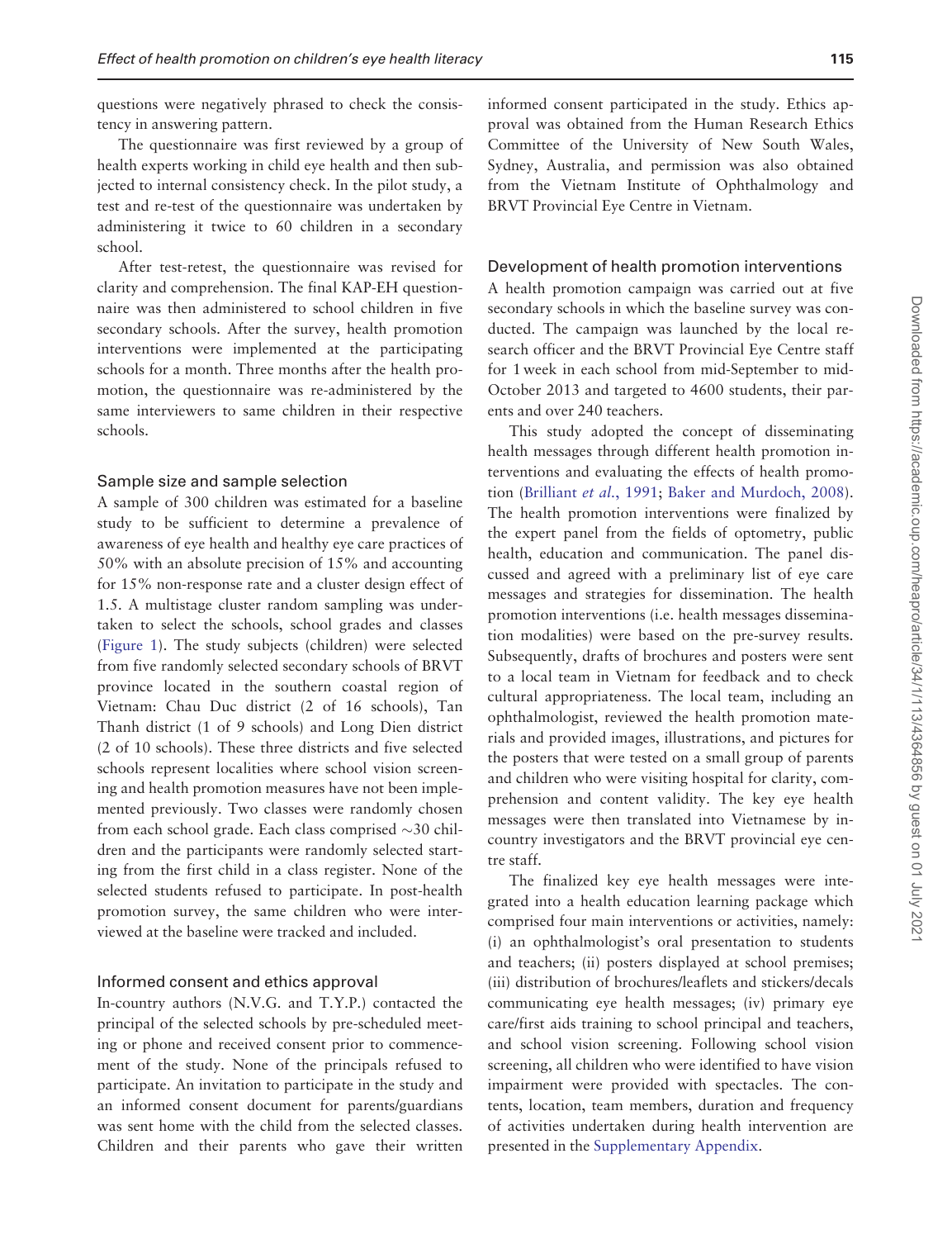<span id="page-3-0"></span>

Fig. 1. Flow diagram of sample selection and sample size.

#### Statistical analysis

Data were entered into a Microsoft Access database, checked and corrected for data entry errors. Data were analysed using SPSS version 21.0 software (IBM Corp, Armonk, NY, USA) and summarized as frequencies and percentages. Agreement in the questionnaire responses following test and re-test was analysed using Kappa statistics. Kuder and the Richardson Formula 20 was used to estimate internal consistency of the questionnaire. Questionnaire items that had multiple choice options were not subject to agreement analysis.

The change in responses between pre- and postsurvey was analysed using McNemar Chi-square tests. Variables that showed a significant change in response were then analysed using multiple logistic regression where the outcome variable was the post survey results being correct. Association of demographic factors to answering correctly in the post-survey was described using odds ratio (OR) and its 95% confidence limits. Level of significance was set at 5%.

## RESULTS

## Pilot participants and validity of the questionnaire

A total of 60 secondary school children aged 12–15 years (mean,  $13.3 \pm 1.3$  years;  $50\%$  female;  $17\%$  presenting with spectacles) participated. The test and re-test responses to the pilot questionnaire demonstrated overall good agreement (Kappa values ranged from 0.65 to 0.94). The Kuder and Richardson Formula 20 test showed the internal consistency of questionnaire items was 0.69, which is within the acceptable limit. The questions and responses that had low agreements were

revised for the clarity and comprehension, and the technical terminology such as squint and refractive error was re-worded with the specific Vietnamese wordings commonly used in the communities.

### Characteristics of the study participants

A total of 300 children aged 12–15 years (mean, 13.3  $\pm$ 1.3 years; 60% female; 17% presenting with spectacles) from five secondary schools were randomly selected. At baseline, participants comprised 61 (20.3%) children aged 12 years, 74 (24.7%) aged 13 years, 78 (26.0%) aged 14 years and 87 (29.0%) aged 15 years. A 60% of participants were from urban areas and 20% of participants had vision problem (presenting visual acuity of  $\langle 6/9 \rangle$ . The participation rate in the repeat survey was 94.7% (284/300). The remaining 16 children could not be followed because they moved to different schools. Participation rates by demographic characteristics showed no significant difference.

# Knowledge of eye health

[Table 1](#page-4-0) illustrates children's knowledge of general eye health such as symptoms and causes of an eye problem, and prevention of red eye infection. The study showed that at baseline children's knowledge of symptoms of an eye problem ranged between 42 and 84%, which increased significantly to 75–95% after the health promotion. Before health promotion, <80% of children had knowledge of the activities that could cause an eye problem. After health promotion, a significant proportion of children became aware of such activities such as 'not eating Vitamin A rich food' (36–64%,  $p < 0.001$ ), 'injury while playing' (76–81%,  $p = 0.02$ ), and exposure to sunlight, dust and smoke  $(76-91\%, p < 0.001)$ .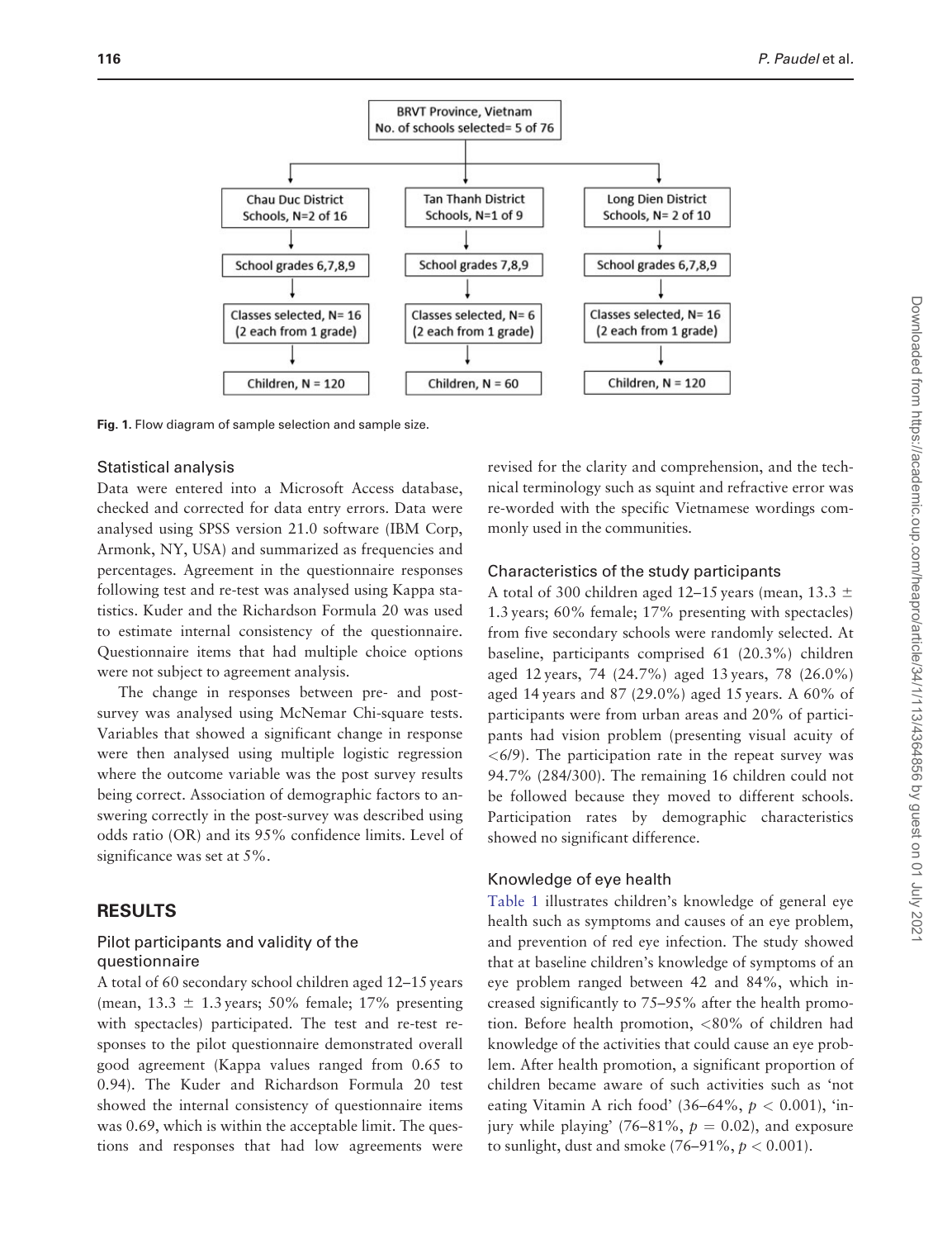<span id="page-4-0"></span>Table 1: Children's perceptions and knowledge of eye health ( $n = 284$  children)

| Knowledge                                                             | Correct response, $n$ (%) |             | Incorrect response, $n$ (%) |             | P value |
|-----------------------------------------------------------------------|---------------------------|-------------|-----------------------------|-------------|---------|
|                                                                       | Pre-survey                | Post-survey | Pre-survey                  | Post-survey |         |
| Knowledge of eye problem symptoms                                     |                           |             |                             |             |         |
| Red, itchy and watery eyes                                            | 170 (59.9)                | 269 (94.7)  | 114(40.1)                   | 15(5.3)     | < 0.001 |
| Painful eyes                                                          | 205(72.2)                 | 258 (90.8)  | 79 (27.8)                   | 26(9.2)     | < 0.001 |
| Do not see well                                                       | 239 (84.2)                | 263(92.6)   | 45(15.8)                    | 21(7.4)     | 0.006   |
| Turn/crossed eyes                                                     | 120(42.3)                 | 214 (75.4)  | 164(57.7)                   | 70(24.6)    | < 0.001 |
| Activities perceived to cause an eye problem                          |                           |             |                             |             |         |
| Holding book too close to eyes                                        | 28(9.1)                   | 9(3.2)      | 256(90.1)                   | 275 (96.8)  | 0.003   |
| Watching TV from close distance                                       | 9(3.2)                    | 6(2.1)      | 274 (96.8)                  | 277 (97.9)  | 0.74    |
| Watching TV or computer for long hours                                | 15(4.6)                   | 23(8.1)     | 268 (94.7)                  | 260 (91.9)  | 0.047   |
| Not eating Vitamin A rich food <sup>a</sup>                           | 103 (36.4)                | 181 (64.0)  | 180 (63.6)                  | 102(36.0)   | < 0.001 |
| Injury with sharp objects, fireworks, toys etc.                       | 215(76.0)                 | 227(80.2)   | 68 (24.0)                   | 56 (19.8)   | 0.02    |
| Studying in dim light <sup>a</sup>                                    | 234 (82.7)                | 229(80.9)   | 49 (17.3)                   | 54(19.1)    | 0.06    |
| Exposure to sunlight dust and smoke                                   | 216(76.3)                 | 257(90.8)   | 67(23.7)                    | 26(9.2)     | < 0.001 |
| Disease perceived to cause vision loss or cause discomfort            |                           |             |                             |             |         |
| Red eve infection                                                     | 214(75.4)                 | 247(87.0)   | 70(24.7)                    | 37(13.0)    | < 0.001 |
| Refractive errors                                                     | 167(58.8)                 | 202(71.1)   | 117(41.2)                   | 82 (28.9)   | < 0.001 |
| Eye trauma (foreign object injury) <sup>a</sup>                       | 73(25.8)                  | 226(79.9)   | 210(74.2)                   | 57(20.1)    | < 0.001 |
| Squint eyes (crossed eyes)                                            | 127 (44.9)                | 151(53.4)   | 156(55.1)                   | 132(46.6)   | 0.03    |
| Night blindness <sup>a</sup>                                          | 123(43.3)                 | 143 (50.4)  | 161(56.7)                   | 141 (49.7)  | 0.25    |
| Cataract <sup>a</sup>                                                 | 120(42.3)                 | 187 (65.8)  | 164(57.7)                   | 97(34.1)    | < 0.001 |
| Knowledge of activities that prevent red eye infection from spreading |                           |             |                             |             |         |
| Washing hands regularly and face washing <sup>a</sup>                 | 81 (28.5)                 | 191(67.3)   | 203(71.6)                   | 93 (32.7)   | < 0.001 |
| Not sharing face cloths                                               | 185 (65.1)                | 240 (84.5)  | 99 (34.9)                   | 44 $(15.5)$ | < 0.001 |
| Using eye drops from medical shop                                     | 174(61.3)                 | 246 (86.6)  | 110 (38.7)                  | 38 (13.4)   | < 0.001 |
| Not going to crowded places                                           | 98 (34.5)                 | 232 (81.7)  | 186 (65.5)                  | 52(18.3)    | < 0.001 |
| Not rubbing eyes and touching friends <sup>a</sup>                    | 132(46.5)                 | 203(71.5)   | 152(53.5)                   | 81 (28.5)   | < 0.001 |
| Wearing protective glasses or sunglasses                              | 158 (55.6)                | 227(79.9)   | 126(44.4)                   | 57(20.0)    | < 0.001 |
| Staying at home until full recovery                                   | 125(44.0)                 | 210 (73.9)  | 159(56.0)                   | 74 (26.1)   | < 0.001 |

a Questions that were negatively phrased in the questionnaire.

Similarly, awareness of common childhood eye diseases that might cause vision impairment or discomfort was reported by 25.8–75.4% of children prior to health intervention. There was a significant increase in the number of children who became aware of these diseases after health promotion ( $p < 0.03{\text -}0.001$ ), except for squint and night blindness (Table 1). The number of subjects who became aware of red eye infections, refractive error and cataract increased by 12–24% while children with eye injury awareness increased by three-fold after health promotion. . A substantial proportion of children showed no improvement in their knowledge of squint or night blindness. About half of the children (50.4 and 53.4%, respectively) perceived that squint and night blindness cannot cause vision loss or discomfort. Furthermore, 28.5–65.1% of the children were aware of the activities/strategies of preventing red eye infection from spreading in the pre-survey, which increased

significantly to 63.3–86.6% after health promotion ( $p <$ 0.001) (Table 1).

Multivariate analysis indicated more children in rural schools had an awareness of painful eyes (OR, 4.1;  $p <$ 0.04) and squint (OR, 9.6;  $p < 0.001$ ) as symptoms of eye problems than those in urban schools following the health promotion. In contrast, more children in urban schools and those who previously had an eye test showed increased awareness of eye injury and the importance of eating food containing Vitamin A.

Further, the multivariate analysis showed that children in urban schools were more likely to have improved knowledge of vision loss or discomfort caused by red eye, trauma, squint and cataract compared with children in rural schools (OR, 2.1–4.1;  $p = 0.01$ ) to  $p < 0.001$ ). Interestingly, males were about twice more likely to have a changed attitude regarding squint.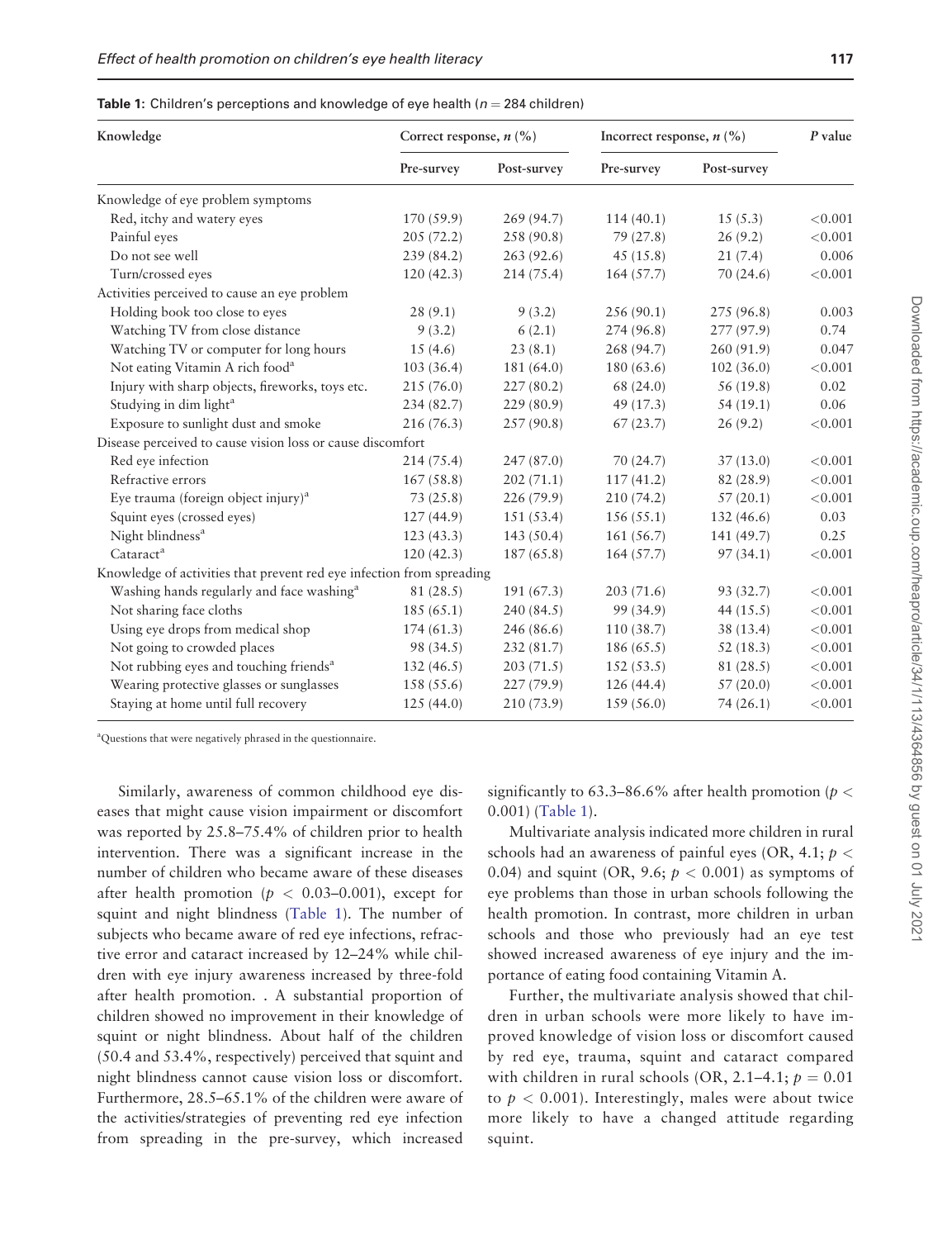With regard to knowledge of preventing red eye infection and keeping eyes healthy, urban and older children were more likely to be aware of preventing red eye infection by wearing protective glasses, and avoiding eye injury after health promotions. Unfortunately, health promotions did not seem to impact younger children in rural areas. No other factors were associated for change in children's knowledge.

## Attitudes to keeping eyes healthy and seeking health services

Overall, children demonstrated increased positive attitudes to keeping eyes healthy. More than 80% of children showed positive attitudes to the majority of eye-related activities, except for spectacles wear [\(Table 2](#page-6-0)). Just over one third of children (37.2%) understood that prescribed spectacles should be worn regularly. However, a few attitudes around the practices such as 'using medicines prescribed to other family members' and 'using traditional medicines' 'remained unchanged. Positive attitudes gained after health promotion include avoiding play with pencils or sharp objects  $(77.5-89.1\%, p < 0.001)$  and making early visits to doctors (81.6–75.9%,  $p = 0.03$ ). Multivariate analysis showed urban and older children were more likely (OR, 4.5;  $p < 0.001$ ) to visit the doctor only after the problem worsens. No other factors were associated with change in children's attitudes to keeping eyes healthy.

Overall, more than 80% of children showed good attitudes to seeking health services when they suffer from an eye problem. Following health promotion, a significant proportion of children reported they would not use traditional medicine  $(78.5-93.3\%, p < 0.001)$ , they would report to parents about their eye problem  $(80.4–90.0\%, p < 0.001)$  and would go to an eye doctor irrespective of any problem  $(84.8-90.4\%, p = 0.04)$ [\(Table 2](#page-6-0)).

#### Eye care practices

In the baseline survey, a little more than 60% (173/284) of children reported to have had an eye problem in the past 5 years [\(Table 3\)](#page-6-0). In the post-survey, an additional 8% of children reported to have had an eye problem in the past. Similarly, 63.3% (136/215) of children in the pre-survey reported to have had an eye check-up in past 5 years, which rose significantly to 84.7% after the health promotion. Importantly, a significant proportion of children reported wearing spectacles following health promotion (36.1–43.4%;  $p < 0.04$ ). However, regular wearing of spectacles did not improve greatly  $(52.4 - 57.1\%, p = 0.56).$ 

# **DISCUSSION**

Health promotion interventions in schools and students' knowledge and attitudes or behaviours have been reported previously for other health areas such as dental health, nutrition and physical activity, and general health and illness ([Onyango-Ouma](#page-8-0) et al., 2005; [Fernando](#page-8-0) et al., 2013; [Leonhardt](#page-8-0) et al., 2014; [Ribeiro](#page-9-0) [and Alves, 2014\)](#page-9-0). This study reports the knowledge, attitudes and practices findings of school children in Vietnam and the effect of health promotion interventions on their eye health literacy.

This study revealed that a week-long health promotion intervention in each school had a positive effect on children's knowledge, attitudes and eye care practices. At baseline, 60–75% of secondary school children in Vietnam had correct knowledge about eye health, such as symptoms of an eye problem, common childhood eye diseases, and the prevention/treatment strategies. After the health promotion interventions, more children (additional 10–20%) demonstrated correct eye health knowledge and also showed a positive attitude to keeping eyes healthy. Importantly, eye care service utilization also increased significantly after health promotion. In the repeat survey, more children reported undergoing an eye examination (63.3–84.7%) and wearing spectacles (36.1–43.4%). These findings indicate that eye health promotion activities, if organized effectively and adequately in a conducive school environment, can improve eye health knowledge, attitudes and practices of children.

Following the health promotion interventions, >90% children correctly reported the common symptoms of eye problems. Similarly, their knowledge of the causes of eye problems or vision loss also improved significantly. More than 80% of children were aware that vision loss can be due to red eye infection or eye injuries. Moreover, awareness of conjunctivitis was reasonably high (75.4%) at baseline itself as this is a common ocular morbidity among school children and is often the cause of absence from school (Pi et al.[, 2012;](#page-9-0) [Adhikari](#page-8-0) et al.[, 2014;](#page-8-0) [Mehari, 2014](#page-8-0)). However, some other knowledge and attitudes to eye health did not show improvement, suggesting the health promotion information failed to change some traditional community beliefs and myths. For instance, about 25% of children did not consider turn/crossed eyes (squint) as a sign of an eye problem and 47% felt that this condition does not lead to vision loss. This unchanged knowledge or belief may be associated with traditional beliefs that squint is a good luck sign [\(Senthilkumar](#page-9-0) et al., 2013). Similarly, 50% of children believed that night-blindness does not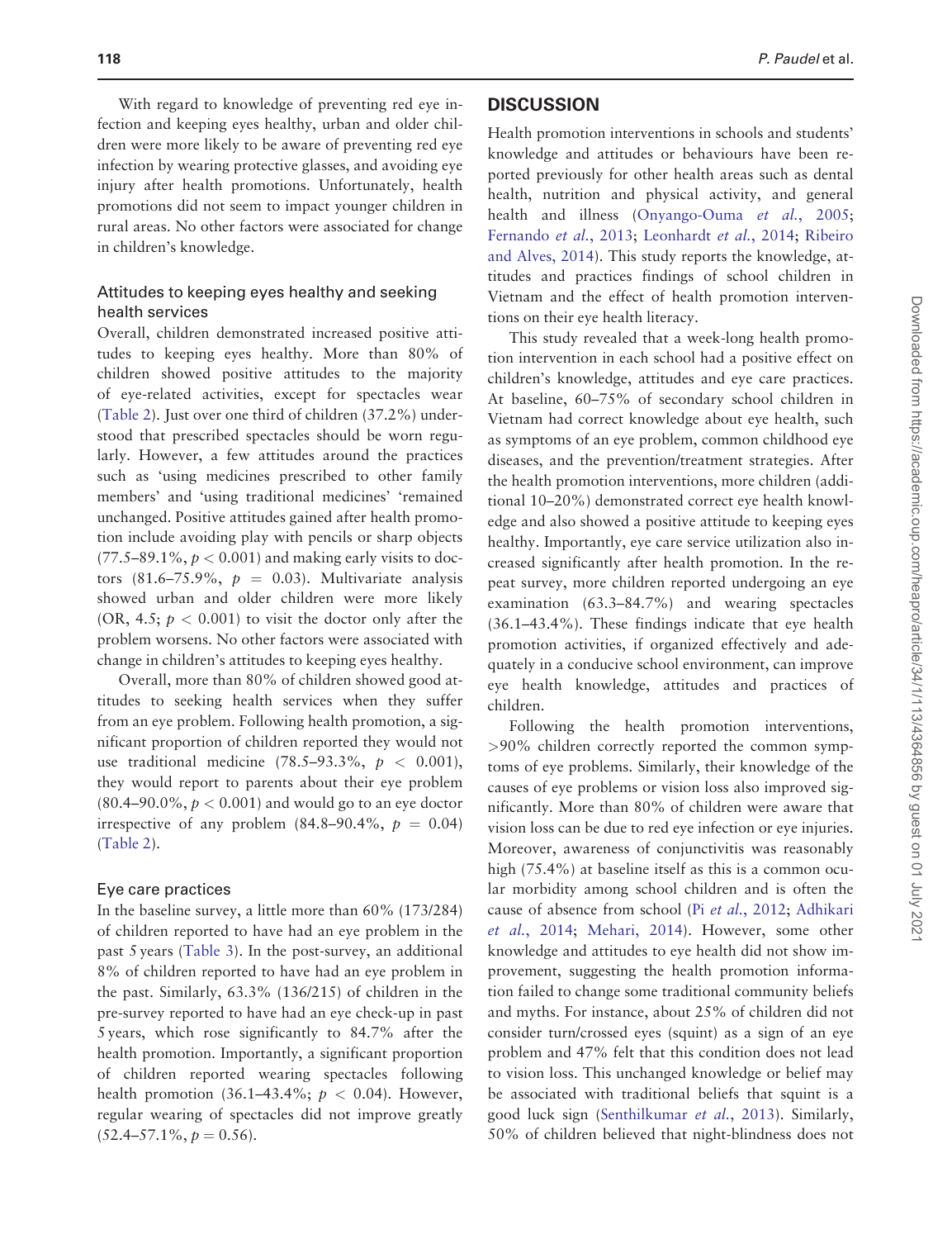<span id="page-6-0"></span>Table 2: Children's attitudes to keeping eyes healthy and seeking health services ( $n = 284$  children)

| Attitudes                                                                 |            |             | Strongly agree or agree, $n$ (%) Strongly disagree or disagree, $n$ (%) P value |             |         |
|---------------------------------------------------------------------------|------------|-------------|---------------------------------------------------------------------------------|-------------|---------|
|                                                                           | Pre-survey | Post-survey | Pre-survey                                                                      | Post-survey |         |
| Attitudes to keeping eyes healthy                                         |            |             |                                                                                 |             |         |
| Clean face and eyes regularly                                             | 260(92.2)  | 270 (95.7)  | 22(7.8)                                                                         | 12(4.3)     |         |
| Take breaks during long reading or computer viewing 236 (83.1)            |            | 253(89.1)   | 48 (16.9)                                                                       | 31(10.9)    | 0.14    |
| Share face-cloths with family and friends                                 | 264(93.3)  | 259(91.5)   | 19(6.7)                                                                         | 24(8.5)     | 0.08    |
| Avoid playing with pencils or sharp objects                               | 220(77.5)  | 253(89.1)   | 64(22.5)                                                                        | 31(10.9)    | < 0.001 |
| Use home-made or traditional medicines                                    | 35(12.3)   | 24(8.5)     | 249 (87.7)                                                                      | 260(91.5)   | 0.17    |
| Use sunglasses to avoid sunlight and dust                                 | 268(95.0)  | 263(93.3)   | 14(5.0)                                                                         | 19(6.7)     | 0.17    |
| Wear prescribed spectacles regularly                                      | 130(46.1)  | 105(37.2)   | 152(53.9)                                                                       | 177(62.8)   | 0.14    |
| Eat green/leafy vegetables and fruits                                     | 266(94.0)  | 267(94.3)   | 17(6.0)                                                                         | 16(5.7)     | 0.32    |
| Go to doctor only after problem gets worse                                | 52(18.4)   | 68 (24.1)   | 230(81.6)                                                                       | 214(75.9)   | 0.03    |
| Use eye drops prescribed to family and friends                            | 54 (19.5)  | 65(23.5)    | 223(80.5)                                                                       | 212(76.5)   | 0.22    |
| Attitudes to seeking health services                                      |            |             |                                                                                 |             |         |
| Buy eye drops/medicine from local pharmacy<br>without consulting a doctor | 166(58.5)  | 136 (47.9)  | 118(41.5)                                                                       | 148(52.1)   | 0.007   |
| Use traditional medicine (e.g. Diep flower)                               | 61(21.5)   | 19(6.7)     | 223(78.5)                                                                       | 265(93.3)   | < 0.001 |
| Do nothing and stay at home until self-recovery                           | 10(3.5)    | 15(5.3)     | 274(96.5)                                                                       | 269(94.7)   | 0.36    |
| Talk/report to parents                                                    | 226(80.4)  | 253(90.0)   | 55 (19.6)                                                                       | 28(10.0)    | < 0.001 |
| Go to eye doctor for any eye problem                                      | 239(84.8)  | 255(90.4)   | 43(15.2)                                                                        | 27(9.6)     | 0.04    |

Table 3: Eye care practices of children in past 5 years

| Practices                                           | Yes, $n\ (\%)$ |             | No, $n\left(\frac{9}{6}\right)$ |             | P value |
|-----------------------------------------------------|----------------|-------------|---------------------------------|-------------|---------|
|                                                     | Pre-survey     | Post-survey | Pre-survey                      | Post-survey |         |
| Had an eye problem past 5 years ( $n = 284$ )       | 173(60.9)      | 194 (68.3)  | 111(39.1)                       | 90 (31.7)   | 0.04    |
| Had an eye check-up in past 5 years ( $n = 215$ )   | 136(63.3)      | 182 (84.7)  | 79 (36.7)                       | 33(15.3)    | < 0.001 |
| Wear spectacles for vision correction ( $n = 244$ ) | 88 (36.1)      | 106(43.4)   | 156 (63.9)                      | 138 (56.6)  | 0.04    |
| If yes, wear spectacles regularly $(n = 63)$        | 33(52.4)       | 36(57.1)    | 30(47.6)                        | 27(42.9)    | 0.56    |

cause vision loss or discomfort. Awareness of nightblindness among children is crucial as this condition is linked to insufficient dietary intake such as Vitamin A rich food ([Akhtar](#page-8-0) et al., 2013). Additionally, parents place a bigger role in providing appropriate dietary intake. The health promotion intervention included information about the healthy diet that is important to prevent Vitamin A deficiency and night blindness. However, the results suggest that detailed information about the night blindness and severe visual consequences of the condition should also be communicated to school children.

Furthermore, knowledge about some eye health related myths such as holding books too close and watching TV too close causes eye problems, also surprisingly remained unchanged. Myths are people's beliefs without theoretical abstractions and rational concepts [\(Trompoukis and](#page-9-0) [Kourkoutas, 2007\)](#page-9-0), and are difficult to change. Different approaches are required to tackle with the unchanged knowledge and attitudes of children observed in this study such as parents' involvement in school based health promotion. In addition, involvement of trained teachers is valuable as children often see teachers as role models.

Similar to knowledge of general eye health, children's overall attitudes to keeping eyes healthy and seeking an eye examination was high (80–90%). However, attitudes to treatment and compliance such as wearing spectacles on a regular basis and using prescribed eye drops were relatively poor. Only a small proportion of children with positive attitudes to spectacle wear increased after health promotion. A significant proportion of children did not wear spectacles because they were not comfortable wearing spectacles, dislike spectacles, and/or parents did not purchase new spectacles when others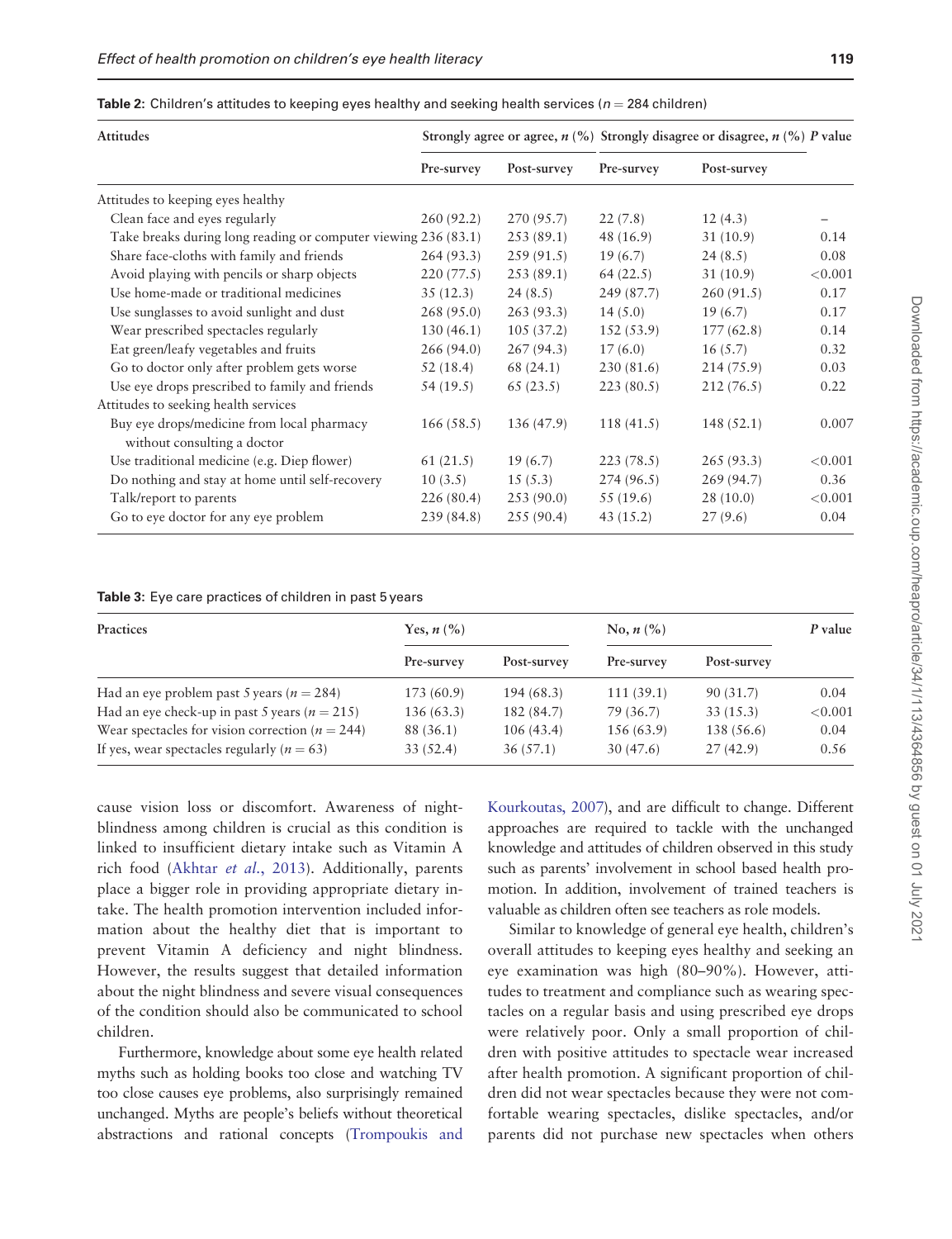were lost or broken. Interviews with teachers and parents would have also been useful to understand the reasons for children not wearing spectacles. As noncompliance to spectacle wear is multifactorial, this issue could be addressed through specific strategies involving teachers and parents. For instance, non-compliance to spectacles wear due to peer pressure and appearance [\(Sharma](#page-9-0) et al., 2012) could be addressed by teacherbased school health education. However, factors such as cost and parents' misconception about spectacles wear [\(Sharma](#page-9-0) et al., 2012) would need parents' engagement in health promotion.

This study showed that children's attitude to preventing injury from pencils and sharp objects improved noticeably after health promotion. However, attitudinal change were not significantly noted among children for some activities such as eating Vitamin A rich food and keeping well with personal hygiene such as washing hands and face. Infectious eye disease such as conjunctivitis and trachoma can result due to habits of not washing hands properly [\(Montessori](#page-8-0) et al., 1998; [Nicholson](#page-8-0) et al.[, 2014](#page-8-0); Strunz et al.[, 2014](#page-9-0)). Education on hand washing needs to be prioritized in school because 97% of school children in Vietnam do not wash their hands properly ([Xuan le and Hoat, 2013](#page-9-0)). In school health promotion, inclusion of role play for personal hygiene activities and/or audio-visual demonstration could considerably improve children's attitude to washing hand and cleaning faces.

Evidence shows that people in the developing world often rely on traditional healers and traditional medicines to treat common eye conditions and consequently they become vision impaired or blind ([Prajna](#page-9-0) et al., [1999](#page-9-0); Shenoy et al.[, 2009](#page-9-0); [Nwosu and Obidiozor,](#page-8-0) [2011](#page-8-0)). Traditional medicine is widely popular in Vietnam though the medicines are not evidence-based from clinical perspective [\(Woerdenbag](#page-9-0) et al., 2012). However, a majority (78.5%) of school children at baseline reported they would never use traditional medicines for prevention or treatment of eye conditions. After health promotion interventions, there was a significant increase in the proportion of children (78.5–93.3%) who professed they would not use traditional medicines. Importantly, majority of children (>90%) expressed a positive attitude to seeking eye care as they would report their parents and visit eye doctors for their eye problems.

Although preschool children's perceptions of eye health by using 'draw and write method' ([Ahmad](#page-8-0) et al., [2006](#page-8-0)) and use of spectacles conducting a questionnaire survey (Li et al.[, 2010](#page-8-0)) have been published, a questionnaire to assess children's knowledge, attitude and practices to eye health was not available until the time of this study. The strength of this study is that the questionnaire was developed through focus groups and pilot test. As the responses to the questionnaire showed high reliability (>80%) when administered for test and retest, the study results probably reflect the real and substantial effect of health promotion interventions.

The study has a few potential limitations. First, health promotion materials were not tested for content validity. However, caution has been exercised to ensure the quality and comprehension of materials. A team of experienced staff from social sciences and ophthalmology, as well as representative from schools in Vietnam were involved in development of the materials. Second, the work of teachers and field workers in disseminating health materials was not monitored. Moreover, due to short period of interventions, we were unable to collect specific details about the time spent by each participating child in health promotion intervention activity and whether they missed any of the interventions or materials distributed in the school. Hence, it would be useful to investigate health promotion effectiveness by using different methods such as a case control and a random-ized controlled trail (Lee et al.[, 2005](#page-8-0)). Although the use of an ophthalmologist for dissemination of health messages in a school setting was useful, the routine use of highly qualified professionals for school health promotion programmes might not be always feasible. Inclusion of eye health education in the school curriculum and teachers' role in health promotion should be investigated. In Vietnam, school vision screening is the only eye health-related activity in the whole school environment in which teachers are involved. Third, there is uncertainty as to whether improvement in knowledge of children could be linked to self-experience and family influence. This information and other potential individual factors need to be investigated in future studies by conducting in-depth interviews. Fourth, there were ceiling effects i.e. high scores for several of the pre-intervention results, which mean that a large number of children were already aware of some conditions and thus change in awareness (upwards) could not be demonstrated. Last, as the repeat survey was administered after just 3 months of health intervention, the results might have been influenced positively because of children's good short memory or negatively due to less time available to implement learnt things into practice. Furthermore, selfreported positive attitude do not reflect actual practices.

In conclusion, health promotion interventions organized for a week in each school had a positive effect on children's knowledge, attitudes and practices to eye care. A significant increase in number of children who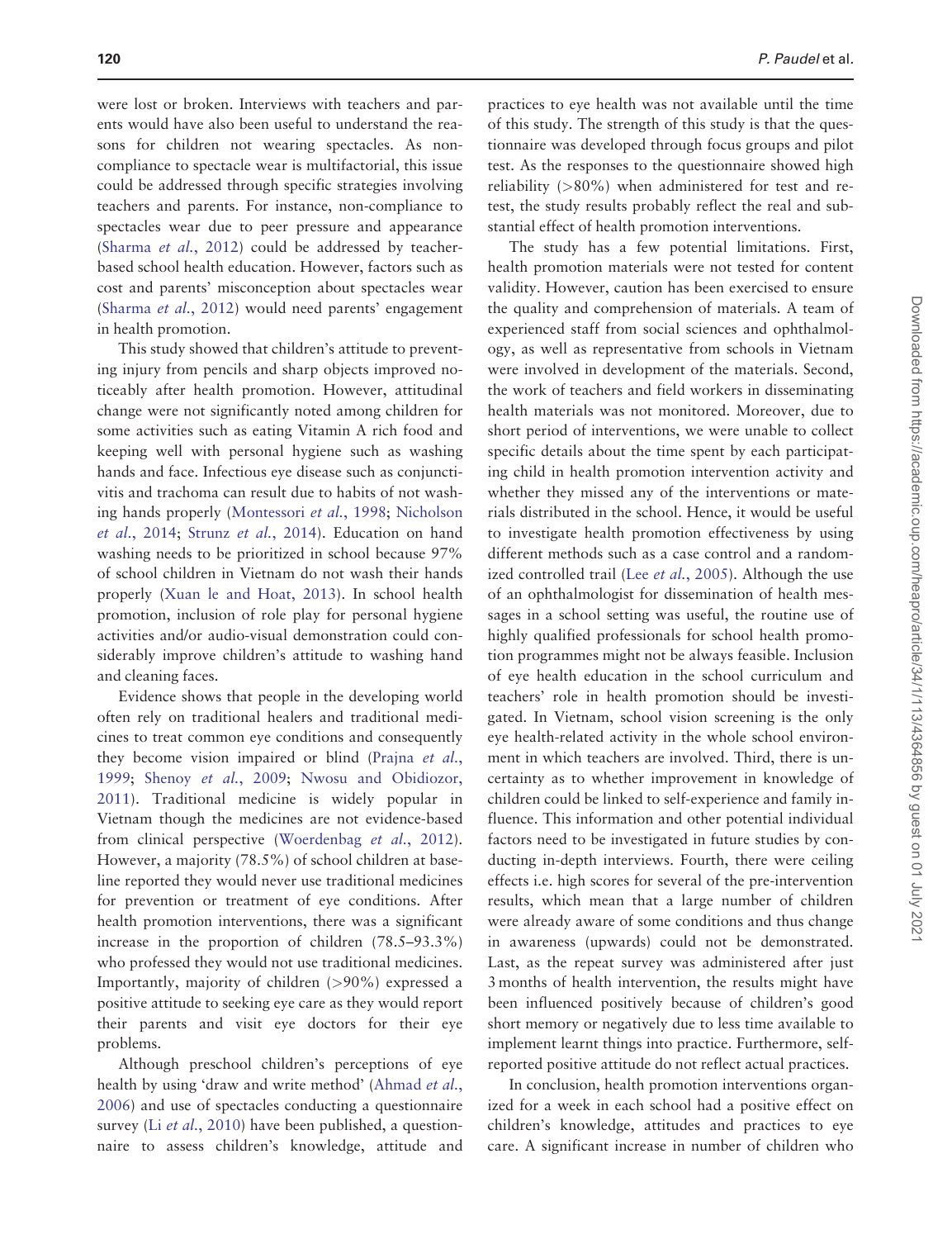<span id="page-8-0"></span>reported to have eye care visits and spectacles wear in 6 months indicates that the effort and expense of health promotion is reasonable. School health education or health promotion intervention in schools therefore is an effective strategy for improving children's knowledge, attitude to health care practices and improving utilization of health services.

## Supplementary material

[Supplementary material](https://academic.oup.com/heapro/article-lookup/doi/10.1093/heapro/dax065#supplementary-data) is available at Health Promotion International online.

# Funding

This study was conducted as a part of the Vietnam Australia Vision Support Programme financially supported by an Avoidable Blindness Initiative grant through the Department of Foreign Affairs and Trade, Australian Government.

## **REFERENCES**

- Adhikari, S., Shrestha, M. K., Adhikari, K., Maharjan, N. and Shrestha, U. D. (2014) Factors associated with childhood ocular morbidity and blindness in three ecological regions of Nepal: Nepal pediatric ocular disease study. BMC Ophthalmology, 14, 125.
- Ahmad, K., Khan, M. A., Khan, M. D., Qureshi, M. B., Chaudhry, T. A. and Gilbert, C. (2006) Perceptions of eye health in schools in Pakistan. BMC Ophthalmology 6, 8.
- Akhtar S., Ahmed A., Randhawa M. A., Atukorala S., Arlappa N., Ismail T. et al. (2013) Prevalence of vitamin A deficiency in South Asia: causes, outcomes, and possible remedies. Journal of Health, Population and Nutrition, 31, 413–423.
- Baker, H. and Murdoch, I. E. (2008) Can a public health intervention improve awareness and health-seeking behaviour for glaucoma? British Journal of Ophthalmology, 92, 1671–1675.
- Brilliant, G. E., Lepkowski, J. M., Zurita, B. and Thulasiraj, R. D. (1991) Social determinants of cataract surgery utilization in south India. The Operations Research Group. Archives of Ophthalmology, 109, 584–589.
- Corbin, J. and Strauss, A. (1990) Grounded theory research procedures, canons and evaluative criteria. Zeitschrift Fur Soziologie 19, 418–427.
- Fernando, S., Kanthi, R. D. and Johnson, N. W. (2013) Preschool teachers as agents of oral health promotion: an intervention study in Sri Lanka. Community Dent al Health, 30, 173–177.
- Francis V.,W. B. (2007) The Healthy Eyes Activity Book. International Centre for Eye Health, London.
- Gogate, P., Kalua, K. and Courtright, P. (2009) Blindness in childhood in developing countries: time for a reassessment? PLoS Medicine, 6, e1000177.
- Gilbert, C. and Muhit, M. (2008) Twenty years of childhood blindness: what we have learnt? Community Eye Health, 21, 46–47.
- Hobday, K., Ramke, J., Du Toit, R. and Pereira, S. M. (2015) Healthy eyes in schools: an evaluation of a school and community-based intervention to promote eye health in rural Timor-Leste. Health Education Journal, 74, 392–402.
- International Agency for the Prevention of Blindness. (2011a). IAPB briefing paper: Integrating eye health into school health programmes. [http://www.iapb.org/sites/iapb.org/](http://www.iapb.org/sites/iapb.org/files/Eye%20health%20%26%20Schools%20IAPB%20BP_0.pdf) [files/Eye%20health%20%26](http://www.iapb.org/sites/iapb.org/files/Eye%20health%20%26%20Schools%20IAPB%20BP_0.pdf)%[20Schools%20IAPB](http://www.iapb.org/sites/iapb.org/files/Eye%20health%20%26%20Schools%20IAPB%20BP_0.pdf)%[20BP](http://www.iapb.org/sites/iapb.org/files/Eye%20health%20%26%20Schools%20IAPB%20BP_0.pdf) [\\_0.pdf](http://www.iapb.org/sites/iapb.org/files/Eye%20health%20%26%20Schools%20IAPB%20BP_0.pdf) (3 September 2015, date last accessed).
- International Agency for the Prevention of Blindness. (2011b) IAPB briefing paper: School health programme advocacy paper. [http://www.iapb.org/sites/iapb.org/files/School](http://www.iapb.org/sites/iapb.org/files/School%20Health%20Programme%20Advocacy%20Paper%20BP.pdf)%[20He](http://www.iapb.org/sites/iapb.org/files/School%20Health%20Programme%20Advocacy%20Paper%20BP.pdf) [alth](http://www.iapb.org/sites/iapb.org/files/School%20Health%20Programme%20Advocacy%20Paper%20BP.pdf)%[20Programme](http://www.iapb.org/sites/iapb.org/files/School%20Health%20Programme%20Advocacy%20Paper%20BP.pdf)%[20Advocacy%20Paper%20BP.pdf](http://www.iapb.org/sites/iapb.org/files/School%20Health%20Programme%20Advocacy%20Paper%20BP.pdf) (3 September 2015, date last accessed).
- Langford, R., Bonell, C. P., Jones, H. E., Pouliou, T., Murphy, S. M., Waters, E. et al. (2014) The WHO Health Promoting School framework for improving the health and well-being of students and their academic achievement. Cochrane Database of Systematic Review, 4, CD008958.
- Lee, A., St Leger, L. and Moon, A. (2005) Evaluating health promotion in schools: a case study of design, implementation and results from the Hong Kong Healthy Schools Award Scheme. Promotion Education, 12, 123–130.
- Leonhardt, C., Margraf-Stiksrud, J., Badners, L., Szerencsi, A. and Maier, R. F. (2014) Does the 'Teddy Bear Hospital' enhance preschool children's knowledge? A pilot study with a pre/post-case control design in Germany. Journal of Health Psychology, 19, 1250–1260.
- Li, L., Lam, J., Lu, Y., Ye, Y., Lam, D. S., Gao, Y. et al. (2010) Attitudes of students, parents, and teachers toward glasses use in rural China. Archives of Ophthalmology, 128, 759–765.
- Limburg, H., Gilbert, C., Hon do, N., Dung, N. C. and Hoang, T. H. (2012) Prevalence and causes of blindness in children in Vietnam. Ophthalmology, 119, 355–361.
- Mehari, Z. A. (2014) Pattern of childhood ocular morbidity in rural eye hospital, Central Ethiopia. BMC Ophthalmology, 14, 50.
- Montessori, V., Scharf, S., Holland, S., Werker, D. H., Roberts, F. J. and Bryce, E. (1998) Epidemic keratoconjunctivitis outbreak at a tertiary referral eye care clinic. American Journal of Infection Control, 26, 399–405.
- Nicholson, J. A., Naeeni, M., Hoptroff, M., Matheson, J. R., Roberts, A. J., Taylor, D. et al. (2014) An investigation of the effects of a hand washing intervention on health outcomes and school absence using a randomised trial in Indian urban communities. Tropical Medicine and International Health, 19, 284–292.
- Nwosu, S. N. and Obidiozor, J. U. (2011) Incidence and risk factors for traditional eye medicine use among patients at a tertiary eye hospital in Nigeria. Nigerian Journal of Clinical Practice, 14, 405–407.
- Onyango-Ouma, W., Aagaard-Hansen, J. and Jensen, B. B. (2005) The potential of schoolchildren as health change agents in rural western Kenya. Socical Science and Medicine 61, 1711–1722.